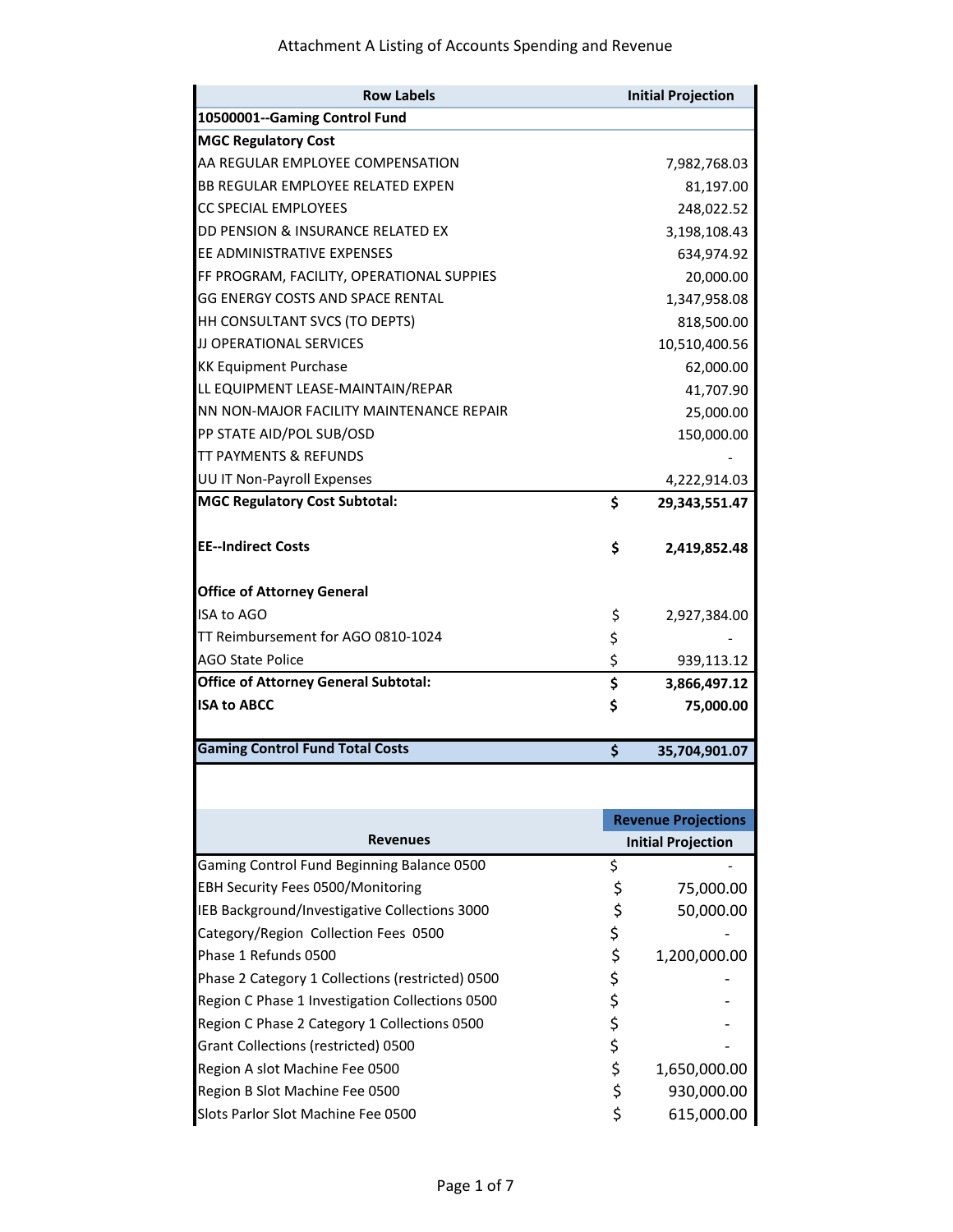| <b>Grand Total</b>                           | \$<br>35,704,901.07  |
|----------------------------------------------|----------------------|
| Misc/Bank Interest 0500                      | \$<br>10,000.00      |
| Bank Interest 2700                           | \$<br>1,000.00       |
| Misc/MCC Grant                               | \$<br>25,000.00      |
| Assessment 0500                              | \$<br>30,523,901.07  |
| Transfer of Licensing Fees to CMF 0500       | \$                   |
| Veterans Initial License (VET) 3000          | \$                   |
| <b>Tranfer PHTF Assessment to PHTF</b>       | \$<br>(5,000,000.00) |
| <b>Assessment for PHTF</b>                   | \$<br>5,000,000.00   |
| Temporary License Initial License (TEM) 3000 | \$<br>10,000.00      |
| Subcontractor ID Initial License (SUB) 3000  | \$<br>15,000.00      |
| Gaming Service Employee License (SER) 3000   | \$<br>75,000.00      |
| Gaming School License (GSB)/(LIQ)            | \$<br>15,000.00      |
| Vendor Gaming Secondary (VGS) 3000           | \$                   |
| Vendor Gaming Primary (VGP) 3000             | \$<br>100,000.00     |
| Non-Gaming Vendor (NGV) 3000                 | \$<br>50,000.00      |
| Key Gaming Employee (GKS) 3000               | \$<br>50,000.00      |
| Key Gaming Executive (GKE) 3000              | \$<br>10,000.00      |
| Gaming Employee License Fees (GEL) 3000      | \$<br>300,000.00     |

|                                                          | <b>Budget Projections</b>  |
|----------------------------------------------------------|----------------------------|
| <b>Row Labels</b>                                        | <b>Initial Projection</b>  |
|                                                          |                            |
| 4000-1101 Research and Responsible Gaming/Public Health  |                            |
| <b>Trust Fund</b>                                        |                            |
| AA REGULAR EMPLOYEE COMPENSATION                         | 313,023.39                 |
| <b>BB REGULAR EMPLOYEE RELATED EXPEN</b>                 | 7,250.00                   |
| <b>CC SPECIAL EMPLOYEES</b>                              | 0                          |
| DD PENSION & INSURANCE RELATED EX                        | 131,125.50                 |
| FF ADMINISTRATIVE EXPENSES                               | 352,602.34                 |
| FF PROGRAMMATIC FACILITY OPERATONAL SUPPLIES             |                            |
| HH CONSULTANT SVCS (TO DEPTS)                            | 3,091,000.00               |
| <b>JJ OPERATIONAL SERVICES</b>                           | 10,000.00                  |
| MM PURCHASED CLIENT/PROGRAM SVCS                         |                            |
| PP STATE AID/POL SUB                                     | 1,360,000.00               |
| UU IT Non-Payroll Expenses                               | 2,000.00                   |
| Research and Responsible Gaming/Public Health Trust Fund |                            |
| Subtotal:                                                | \$<br>5,267,001.23         |
|                                                          |                            |
|                                                          |                            |
|                                                          | <b>Revenue Projections</b> |
| <b>Revenues</b>                                          | <b>Initial Projection</b>  |
| <b>Public Health Trust Fund ISA</b>                      | \$<br>5,267,001.23         |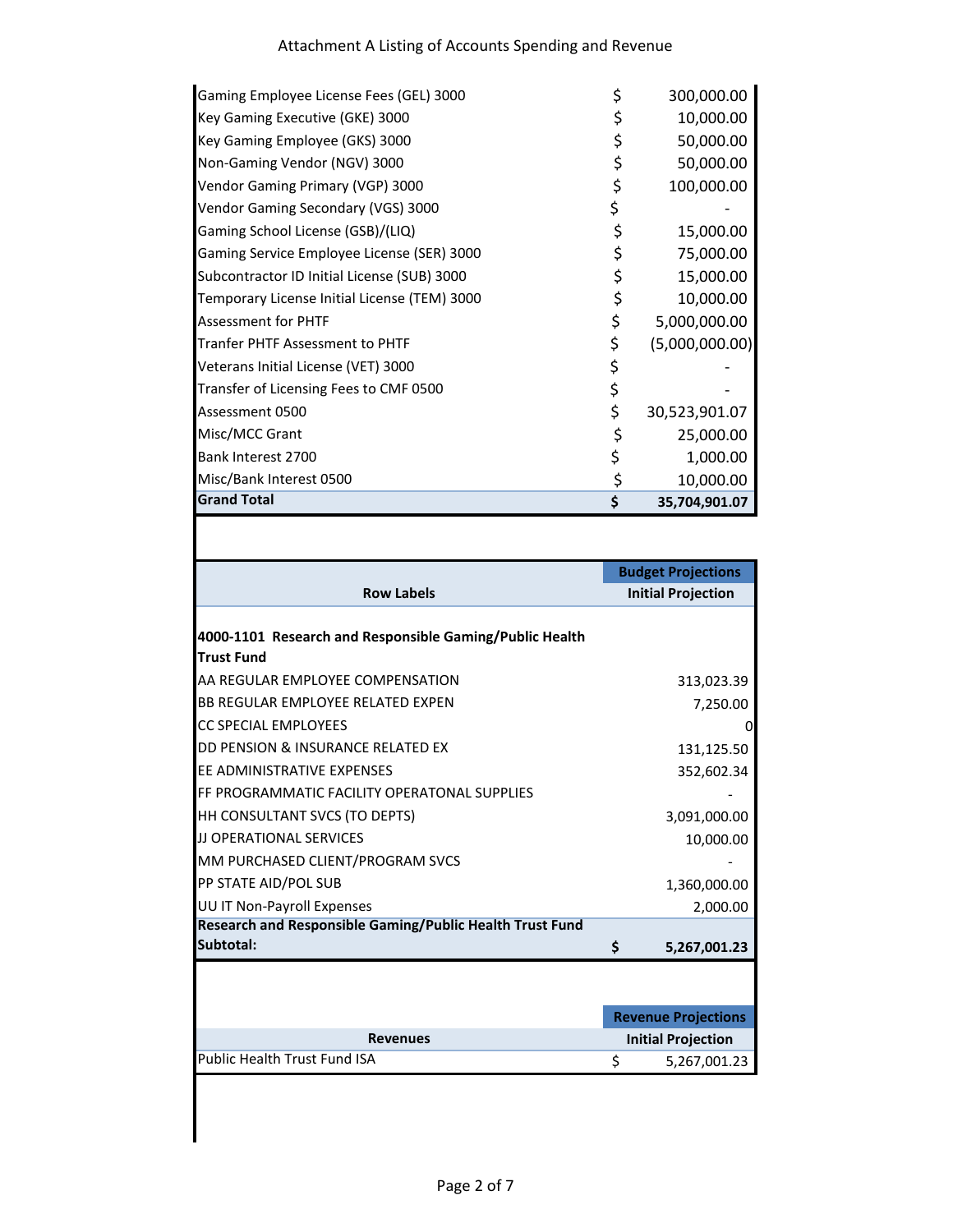Ŧ

| <b>Row Labels</b>                              |    | <b>Initial Projection</b>  |  |
|------------------------------------------------|----|----------------------------|--|
| 10500002                                       |    |                            |  |
| <b>LOANS AND SPECIAL PAYMENTS</b>              | \$ |                            |  |
| <b>RSF</b>                                     |    |                            |  |
|                                                |    | <b>Revenue Projections</b> |  |
| <b>RSF</b><br><b>Revenues</b>                  |    | <b>Initial Projection</b>  |  |
| Greyhound Balance Forward Simulcast 7200       | Ś  |                            |  |
| Plainridge Greyhound Import Simulcast 7200     |    | 20,000.00                  |  |
| <b>Raynham Greyhound Import Simulcast 7200</b> |    | 50,000.00                  |  |
| Suffolk Greyhound Import Simulcast 7200        |    | 15,000.00                  |  |
| TVG Greyhound Import Simulcast 7200            |    | 25,000.00                  |  |
| TWS Greyhound Import Simulcast 7200            |    | 10,000.00                  |  |
| Wonderland Greyhound Import Simulcast 7200     |    | 1,500.00                   |  |
|                                                |    | 121,500.00                 |  |

| <b>Budget Projections</b>  |
|----------------------------|
| <b>Initial Projection</b>  |
|                            |
| 955,163.30                 |
| 13,000.00                  |
| 468,000.00                 |
| 409,038.88                 |
| 42,385.00                  |
| 42,000.00                  |
| 25,000.00                  |
| 773,122.26                 |
|                            |
| 915.00                     |
| 85,000.00                  |
|                            |
|                            |
| 15,000.00                  |
| \$<br>209,178.18           |
| \$<br>70,000.00            |
| \$<br>3,107,802.62         |
|                            |
| <b>Revenue Projections</b> |
|                            |

|                                                        | <b>REVEILLE PROJECTIONS</b> |
|--------------------------------------------------------|-----------------------------|
| <b>Revenues</b>                                        | <b>Initial Projection</b>   |
| Racing Oversight and Development Balance Forward 0131  | \$                          |
| Plainridge Assessment 4800                             | \$<br>75,000.00             |
| Plainridge Daily License Fee 3003                      | \$<br>120,000.00            |
| Plainridge Occupational License 3003/3004              | \$<br>50,000.00             |
| Plainridge Racing Development Oversight Live 0131      | \$<br>20,000.00             |
| Plainridge Racing Development Oversight Simulcast 0131 | \$<br>100,000.00            |
| Raynham Assessment 4800                                | \$<br>50,000.00             |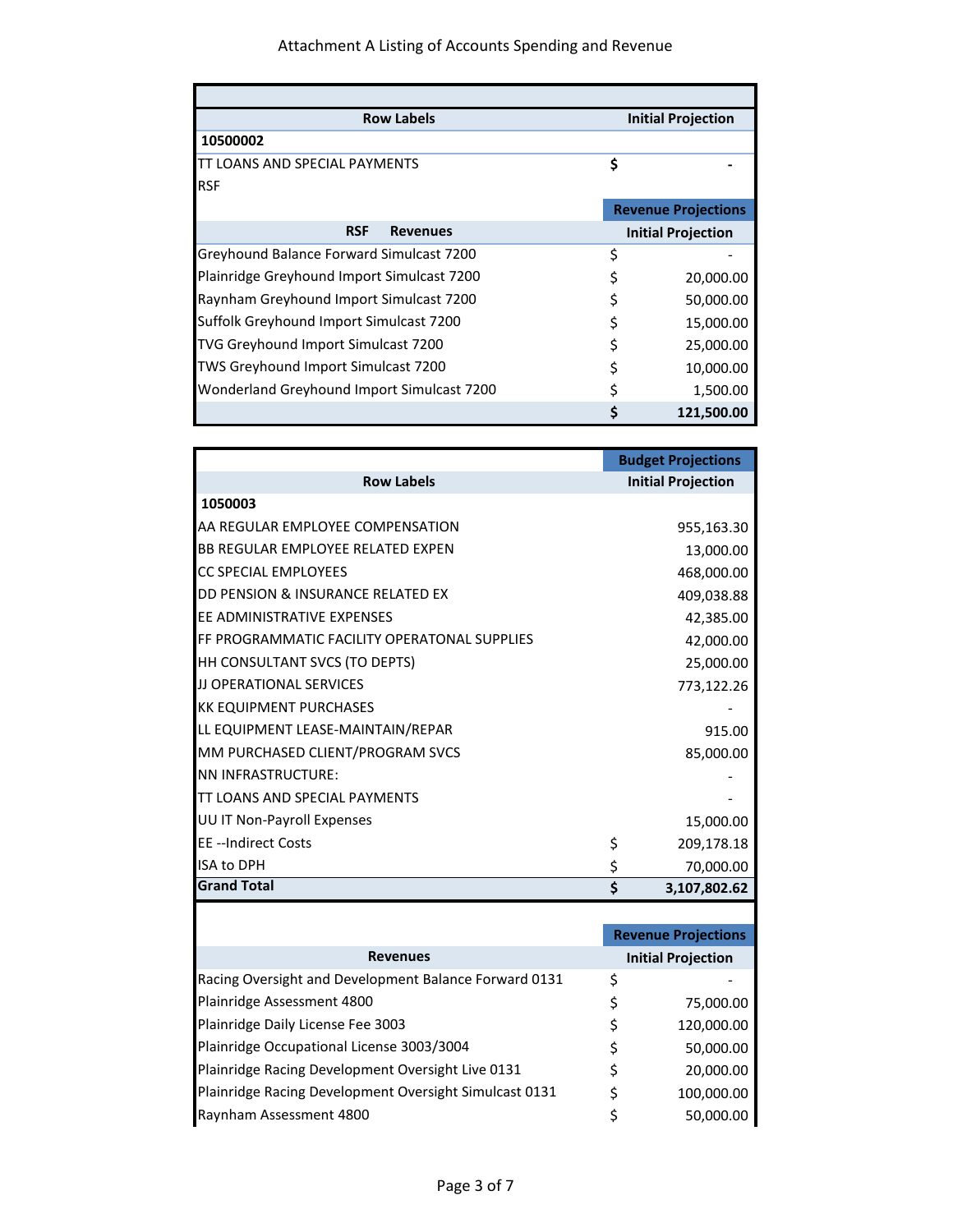| Raynham Daily License Fee 3003                            | \$<br>85,000.00    |
|-----------------------------------------------------------|--------------------|
| Raynham Racing Development Oversight Simulcast 0131       | \$<br>85,000.00    |
| Suffolk Assessment 4800                                   | \$<br>620,000.00   |
| Suffolk Commission Racing Development Oversight Simulcast |                    |
| 0131                                                      | \$<br>10,000.00    |
| Suffolk Daily License Fee 3003                            | \$<br>85,000.00    |
| Suffolk Occupational License 3003/3004                    | \$<br>5,000.00     |
| Suffolk Racing Development Oversight Live 0131            | \$                 |
| Suffolk TVG Commission Live 0131                          | \$                 |
| Suffolk TVG Commission Simulcast 0131                     | \$<br>500,000.00   |
| Suffolk Twin Spires Commission Live 0131                  | \$                 |
| Suffolk Twin Spires Commission Simulcast 0131             | \$<br>220,000.00   |
| Suffolk Xpress Bet Commission Live 0131                   | \$                 |
| Suffolk Xpress Bet Commission Simulcast 0131              | \$<br>100,000.00   |
| Suffolk NYRA Bet Commission Live 0131                     | \$                 |
| Suffolk NYRA Bet Commission Simulcast 0131                | \$<br>120,000.00   |
| Transfer to General Fund 10500140 0000                    | \$                 |
| Wonderland Assessment 4800                                | \$<br>5,000.00     |
| Wonderland Daily License Fee 3003                         | \$<br>60,000.00    |
| Wonderland Racing Development Oversight Simulcast 0131    | \$<br>2,000.00     |
| Plainridge fine 2700                                      | \$<br>25,000.00    |
| Suffolk Fine 2700                                         | \$                 |
| Plainridge Unclaimed wagers 5009                          | \$<br>180,000.00   |
| Suffolk Unclaimed wagers 5009                             | \$<br>250,000.00   |
| Raynham Unclaimed wagers 5009                             | \$<br>150,000.00   |
| Wonderland Unclaimed wagers 5009                          | \$<br>5,000.00     |
| Return of Unclaimed wagers                                | \$<br>(585,000.00) |
| Misc/Bank Interest 0131                                   | \$<br>500.00       |
| <b>Grand Total</b>                                        | \$2,337,500.00     |

|                                         |    | <b>Budget Projections</b>  |
|-----------------------------------------|----|----------------------------|
| <b>Row Labels</b>                       |    | <b>Initial Projection</b>  |
| 10500004                                |    |                            |
| AA REGULAR EMPLOYEE COMPENSATION        |    | 170,463.12                 |
| BB REGULAR EMPLOYEE RELATED EXPEN       |    | 5,000.00                   |
| DD PENSION & INSURANCE RELATED EX       |    | 71,407.00                  |
| <b>JEE ADMINISTRATIVE EXPENSES</b>      |    | 20,687.22                  |
| <b>GG ENERGY COSTS AND SPACE RENTAL</b> |    | 2,500.00                   |
| <b>UU IT Non-Payroll Expenses</b>       | Ś  | 40,000.00                  |
| <b>Grand Total</b>                      |    | \$310,057.34               |
|                                         |    | <b>Revenue Projections</b> |
| <b>Revenues</b>                         |    | <b>Initial Projection</b>  |
| Balance forward prior year              | Ś  |                            |
| <b>Grand Total</b>                      | \$ |                            |

**Budget Projections**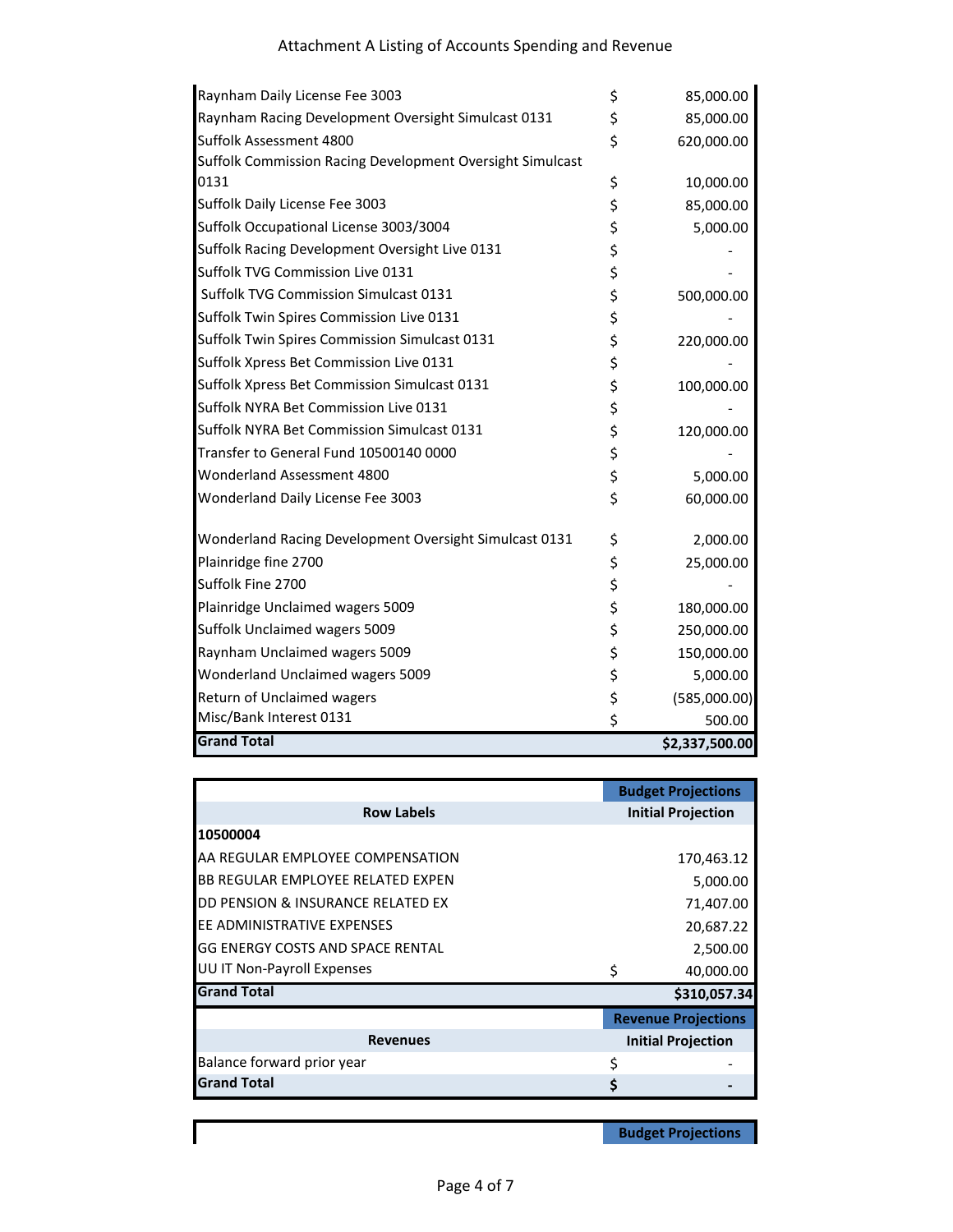## Attachment A Listing of Accounts Spending and Revenue

| <b>Row Labels</b>                                       | <b>Initial Projection</b>  |
|---------------------------------------------------------|----------------------------|
| 10500005                                                |                            |
| TT LOANS AND SPECIAL PAYMENTS (Race Horse Dev Fund)     |                            |
|                                                         |                            |
|                                                         | <b>Revenue Projections</b> |
| <b>Revenues</b>                                         | <b>Initial Projection</b>  |
| Balance forward prior year 3003                         |                            |
| Race Horse Development Fund assessment 3003             | \$<br>20,000,000.00        |
| <b>Grand Total</b>                                      | \$<br>20,000,000.00        |
|                                                         |                            |
| 10500008                                                |                            |
| <b>Row Labels</b>                                       | <b>Initial Projection</b>  |
| Casino forfeited money MGC Trust MGL 267A S4            | \$                         |
|                                                         |                            |
|                                                         |                            |
| <b>Grand Total</b>                                      | \$                         |
|                                                         |                            |
|                                                         | <b>Budget Projections</b>  |
| <b>Row Labels</b>                                       | <b>Initial Projection</b>  |
| 10500012/ P promo                                       |                            |
| TT LOANS AND SPECIAL PAYMENTS                           | \$                         |
|                                                         |                            |
|                                                         | <b>Revenue Projections</b> |
| <b>Revenues</b>                                         | <b>Initial Projection</b>  |
| Plainridge Import Harness Horse Simulcast 0131          | \$<br>18,000.00            |
| Plainridge Racing Harness Horse Live 0131               | \$<br>10,000.00            |
| Raynham Import Plainridge Simulcast 0131                | \$<br>5,000.00             |
| Suffolk Import Plainridge Simulcast 0131                | \$<br>2,000.00             |
| Plainridge Racecourse Promo Fund Beginning Balance 7205 | \$                         |
| TVG Live 0131                                           | \$                         |
| TVG Simulcast 0131                                      | \$<br>20,000.00            |
| Twin Spires Live 0131                                   | \$                         |
| Twin Spires Simulcast 0131                              | \$<br>10,000.00            |
| Xpress Bets Live 0131                                   | \$                         |
| Xpress Bets Simulcast 0131                              | \$<br>5,000.00             |
| NYRA Live 0131                                          | \$                         |
| NYRA Simulcast 0131                                     | \$<br>5,000.00             |
| <b>Grand Total</b>                                      | \$<br>75,000.00            |
|                                                         |                            |

| <b>Budget Projections</b>  |
|----------------------------|
| <b>Initial Projection</b>  |
|                            |
| \$                         |
|                            |
| <b>Revenue Projections</b> |
| <b>Initial Projection</b>  |
|                            |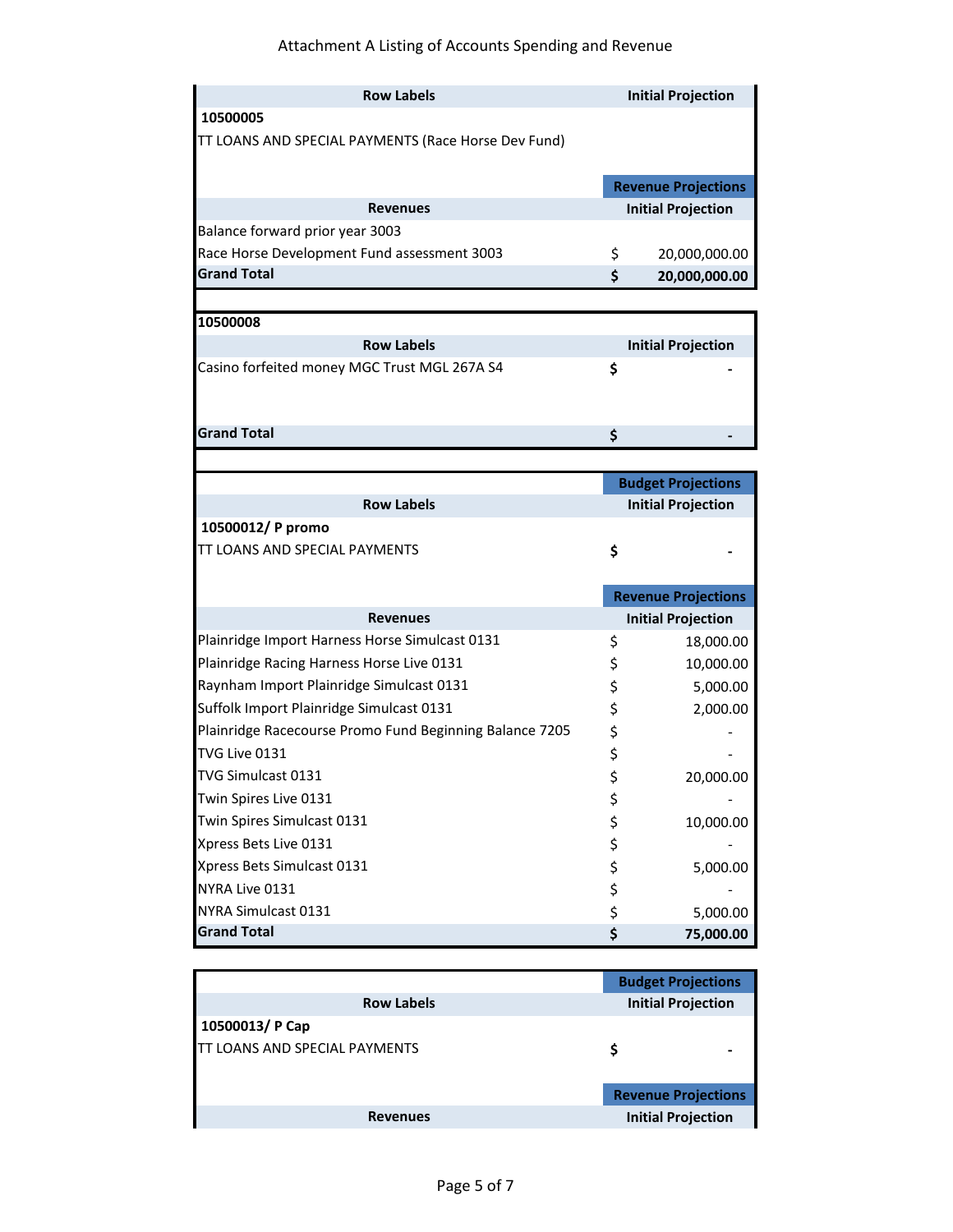| Plainridge Import Harness Horse Simulcast 0131             |   | 25,000.00    |
|------------------------------------------------------------|---|--------------|
| Plainridge Racing Harness Horse Live 0131                  |   | 20,000.00    |
| Raynham Import Plainridge Simulcast 0131                   |   | 7,000.00     |
| Suffolk Import Plainridge Simulcast 0131                   |   | 5,000.00     |
| Plainridge Capital Improvement Fund Beginning Balance 7205 | Ś |              |
| TVG Live 0131                                              |   |              |
| <b>TVG Simulcast 0131</b>                                  |   | 50,000.00    |
| Twin Spires Live 0131                                      |   |              |
| Twin Spires Simulcast 0131                                 |   | 25,000.00    |
| Xpress Bets Live 0131                                      |   |              |
| Xpress Bets Simulcast 0131                                 |   | 10,000.00    |
| NYRA Live 0131                                             |   |              |
| NYRA Simulcast 0131                                        |   | 15,000.00    |
| <b>Grand Total</b>                                         |   | \$157,000.00 |

|                                                 | <b>Budget Projections</b>  |  |
|-------------------------------------------------|----------------------------|--|
| <b>Row Labels</b>                               | <b>Initial Projection</b>  |  |
| 10500021/ S promo                               |                            |  |
| <b>TT LOANS AND SPECIAL PAYMENTS</b>            | \$                         |  |
|                                                 |                            |  |
|                                                 | <b>Revenue Projections</b> |  |
| <b>Revenues</b>                                 | <b>Initial Projection</b>  |  |
| Plainridge Import Suffolk Simulcast 0131        | \$<br>25,000.00            |  |
| Raynham Import Suffolk Simulcast 0131           | \$<br>20,000.00            |  |
| Suffolk Import Running Horse Simulcast 0131     | \$<br>30,000.00            |  |
| Suffolk Racing Running Horse Live 0131          | \$                         |  |
| Suffolk Promotional Fund Beginning Balance 7205 | \$                         |  |
| TVG Live 0131                                   | \$                         |  |
| TVG Simulcast 0131                              | \$<br>125,000.00           |  |
| Twin Spires Live 0131                           | \$                         |  |
| Twin Spires Simulcast 0131                      | \$<br>75,000.00            |  |
| Xpress Bets Live 0131                           | \$                         |  |
| Xpress Bets Simulcast 0131                      | \$                         |  |
| NYRA Live 0131                                  | \$                         |  |
| NYRA Simulcast 0131                             | \$<br>50,000.00            |  |
| <b>Grand Total</b>                              | \$325,000.00               |  |

|                                          | <b>Budget Projections</b>  |  |
|------------------------------------------|----------------------------|--|
| <b>Row Labels</b>                        | <b>Initial Projection</b>  |  |
| 10500022/S Cap                           |                            |  |
| TT LOANS AND SPECIAL PAYMENTS            |                            |  |
|                                          |                            |  |
|                                          | <b>Revenue Projections</b> |  |
| <b>Revenues</b>                          | <b>Initial Projection</b>  |  |
|                                          |                            |  |
| Plainridge Import Suffolk Simulcast 0131 | 100,000.00                 |  |